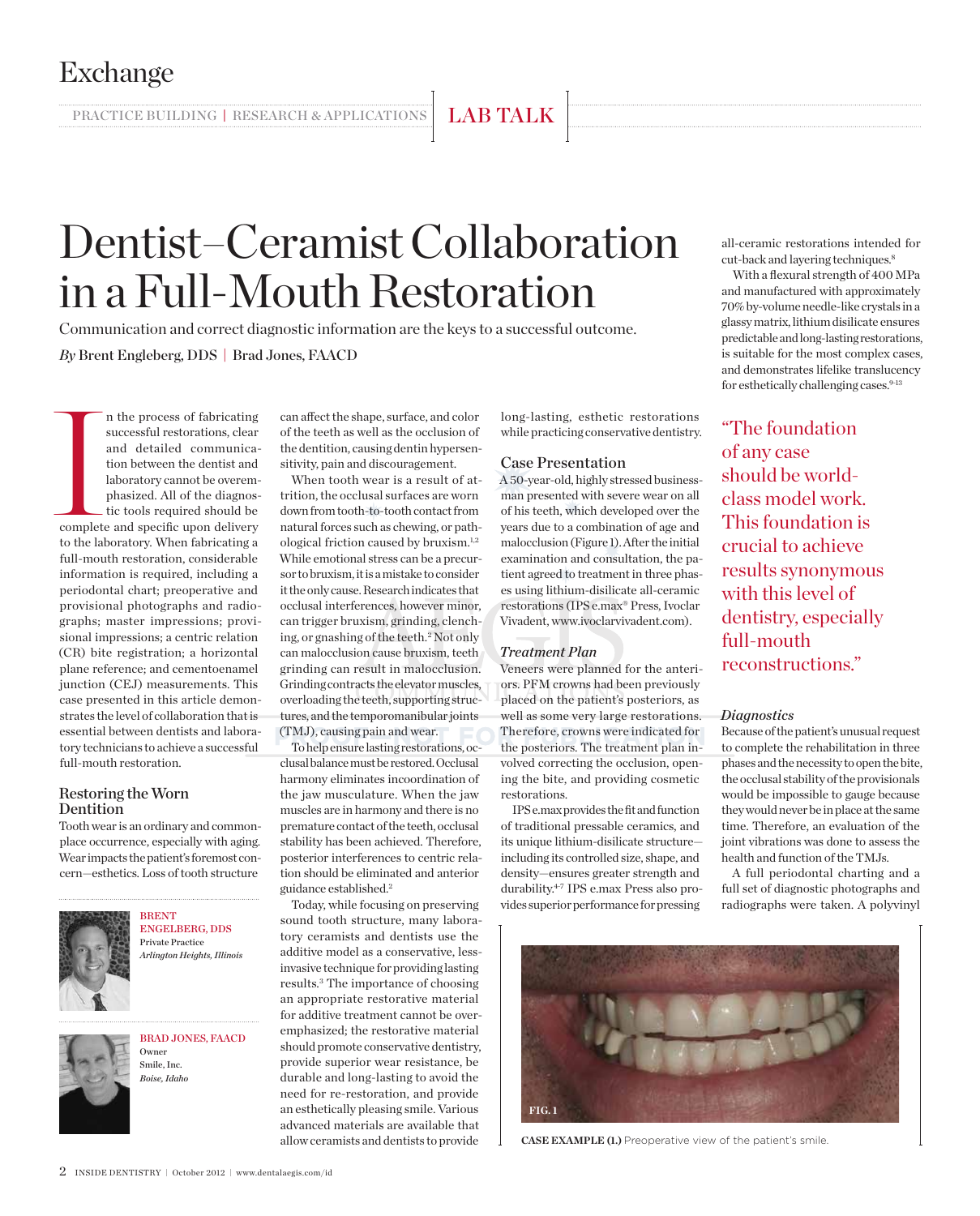## Exchange | LAB TALK

siloxane (PVS) impression material (Imprint™, 3M ESPE, www.3mespe. com) was used for the upper and lower impressions. The characteristics of PVS allow for multiple pours of diagnostic models. The impressions also facilitate creation of a model of the initial and final restorations on the articulator (Stratos®, Ivoclar Vivadent).

A CR bite registration was taken after the patient had worn an anterior deprogrammer for 5 days. New vertical dimensions were determined and a reproducible condylar position was captured.14 Proper vertical dimensions were further established using upper and lower incisor CEJ-to-CEJ measurements from digital calipers. This information enabled the ceramist to mount the casts in centric relation and correct the patient's vertical dimension. With the addition of clinical photographs, the ceramist produced a precision wax-up.

#### *Additive/Reductive Model*

Following the additive/reductive diagnostic model technique developed by Culp, after the diagnostic models were poured and based they were mounted using CR bites and an earless facebow (Figure 2) (Kois Dento-Facial Analyzer, Panadent, www.panadent. com) with the Stratos/Kois mounting table on a Stratos 200 articulator. A green plastic suck-down material (LAK Enterprises, www.lakdental.com) was vacuum-formed over the preoperative model. Any dentition protruding from arch form (labially or lingually) was reduced, creating a reduction stint used intraorally to enable the dentition to conform to the proper arch form. The preparations were completed and the final margin positions were established and smoothed with the KS3SC, KS5SC, KS6SC, and 8856.021 burs (KOMET USA, www.kometusa.com).

After highlighting these reductions on the preoperative model (Figure 3 and Figure 4), wax was then added to complete both form and function (Figure 5 and Figure 6). This additive/reductive model operates as the *essential* blueprint for the provisional and, ultimately, for the definitive restorations (Figure 7).

#### *Provisionalization*

As the procedure was an additive restorative technique, little tooth structure was removed before introducing provisionals (Figure 8). Impressions were taken using impression trays

(Directed Flow Impression Trays™, 3M ESPE) filled with a heavy-body impression material (Imprint™ 3). A bite jig was created from a rigid PVS bite registration material (MegaBite®, Discus Dental, www.discusdental.com) on the articulated wax-up of the molars and it was used to maintain the correct proposed vertical dimension throughout the procedure. Both the right and left bite registrations were used for bite verification and to maintain correct vertical dimension. The ceramist also used the bite jig to mount the upper and lower preparation models to the proper vertical dimension. Stump shades (Ivoclar Vivadent) and digital photographs were taken to provide the laboratory with case specifics (Figure 9).

Provisional restorations were created based on the additive/reductive model. Photographs were taken and models of the provisionals were created. Once the patient was satisfied with the results of the provisionals, all photographs and necessary diagnostic information were

forwarded to the laboratory with a prescription for IPS e.max Press restorations (ie, cut-back and layered veneers) for the anteriors (Figure 10).

#### *Laboratory Fabrication*

To meet the requirements of the patient's form and function, the laboratory technician must have all diagnostic tools necessary to complete the case. The foundation of any case should be world-class model work. This foundation is crucial to achieve results synonymous with this level of dentistry, especially full-mouth reconstructions. Other diagnostic tools required to reach this level include preoperative, postoperative, and provisional photographs; master impressions; provisional impressions; a CR bite registration; and a stick bite. It is of the utmost importance to have either an eyebrow-to-chin photograph of the patient—with the stick bite in place on the lower incisors to communicate the horizontal plane in relation

to the patient's face—or an eyebrowto-chin photograph with a grid overlay.

After receiving the provisional records, impressions, and eyebrow-tochin photographs of the patient smiling with his provisionals (fabricated in plastic), a Sil-Tech® matrix (Ivoclar Vivadent) was formed over the cast of the provisionals and placed in a pressure chamber. This matrix was then used as a mold to inject wax onto the treated and lubricated master dies (Figure 11). Through the lost-wax process, the final restorations were produced using lithium-disilicate glass-



ceramic (IPS e.max Press) HT BL1 ingots pressed at a temperature of 917°C (Figure 12 and Figure 13).

For product information on Laboratory Services, visit: dentalaegis.com/go/idXXX

After pressing, divesting, and fitting the IPS e.max restorations, the facial



**TREATMENT SEQUENCE (2.)** A stick bite was taken. **(3.)** The reduction guide was created. **(4.)** View of the reduction on the upper preoperative model. **(5.)** The additive/reductive model was completed by adding wax to the negative areas. **(6.)** The mandibular preoperative model was reduced so that the restorations being fabricated on the maxillary arch could conform to proper curve of Wilson and curve of Spee. **(7.)** A reduction stent was created to transfer this information to the patient's mandibular arch. **(8.)** The maxillary reduction guide was used to reduce the out-ofarch form dentition. **(9.)** The color of the preparations was recorded by a shade comparison photograph. **(10.)** View of the maxillary provisionals in a natural smile.